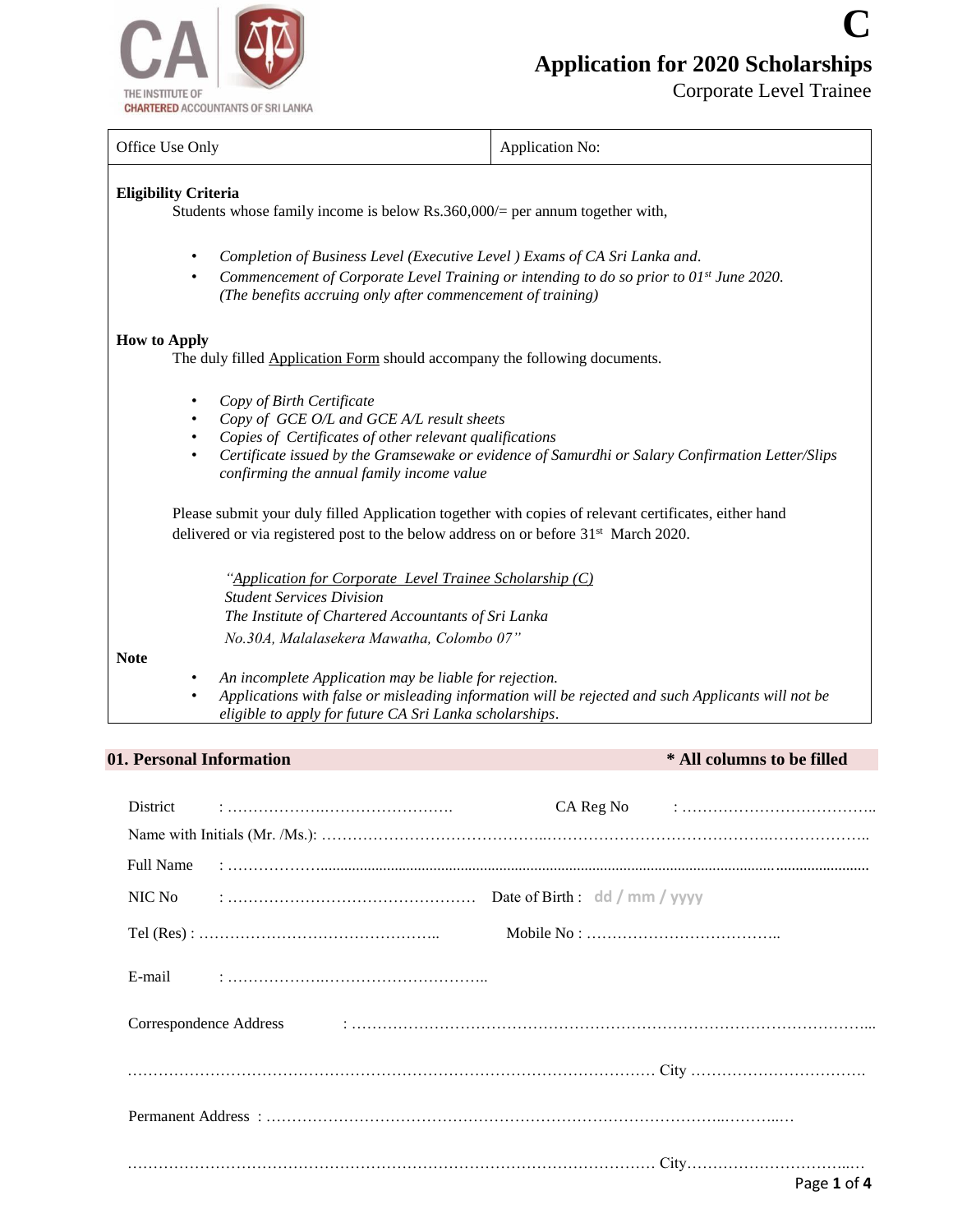### Summary of GCE O/L Results:

|   | Grading       | Count of Grades | Subject              | <b>Obtained Grade</b> |
|---|---------------|-----------------|----------------------|-----------------------|
|   | A             |                 | English<br>$\bullet$ |                       |
| ◠ | B             |                 | Maths<br>$\bullet$   |                       |
| 3 | $\mathcal{C}$ |                 |                      |                       |
| 4 | $\mathbf{F}$  |                 |                      |                       |

| <b>GCE (Advance Level)</b> Examination Results |  |
|------------------------------------------------|--|
|                                                |  |

School Attended: .................................................................................................................................................................

| Stream: Commerce () Science () Maths () Arts () Attempt |                            |              |                       |  |  |
|---------------------------------------------------------|----------------------------|--------------|-----------------------|--|--|
|                                                         | Subject                    |              | <b>Obtained Grade</b> |  |  |
|                                                         |                            |              |                       |  |  |
|                                                         |                            |              |                       |  |  |
| 3                                                       |                            |              |                       |  |  |
|                                                         | General English            |              |                       |  |  |
|                                                         | <b>Common General Test</b> |              |                       |  |  |
| Z Score:                                                | District Rank:             | Island Rank: |                       |  |  |

## **03. Other Professional/ Academic Qualifications**

#### **Academic Qualifications**

|               | Faculty | University | Overall  | Class      |
|---------------|---------|------------|----------|------------|
|               |         |            | GPA      |            |
| Graduate      |         |            |          |            |
|               |         |            |          |            |
|               |         |            |          |            |
|               | Faculty | University | Semester | <b>GPA</b> |
| Undergraduate |         |            |          |            |
|               |         |            |          |            |
|               |         |            |          |            |
|               |         |            |          |            |
|               |         |            |          |            |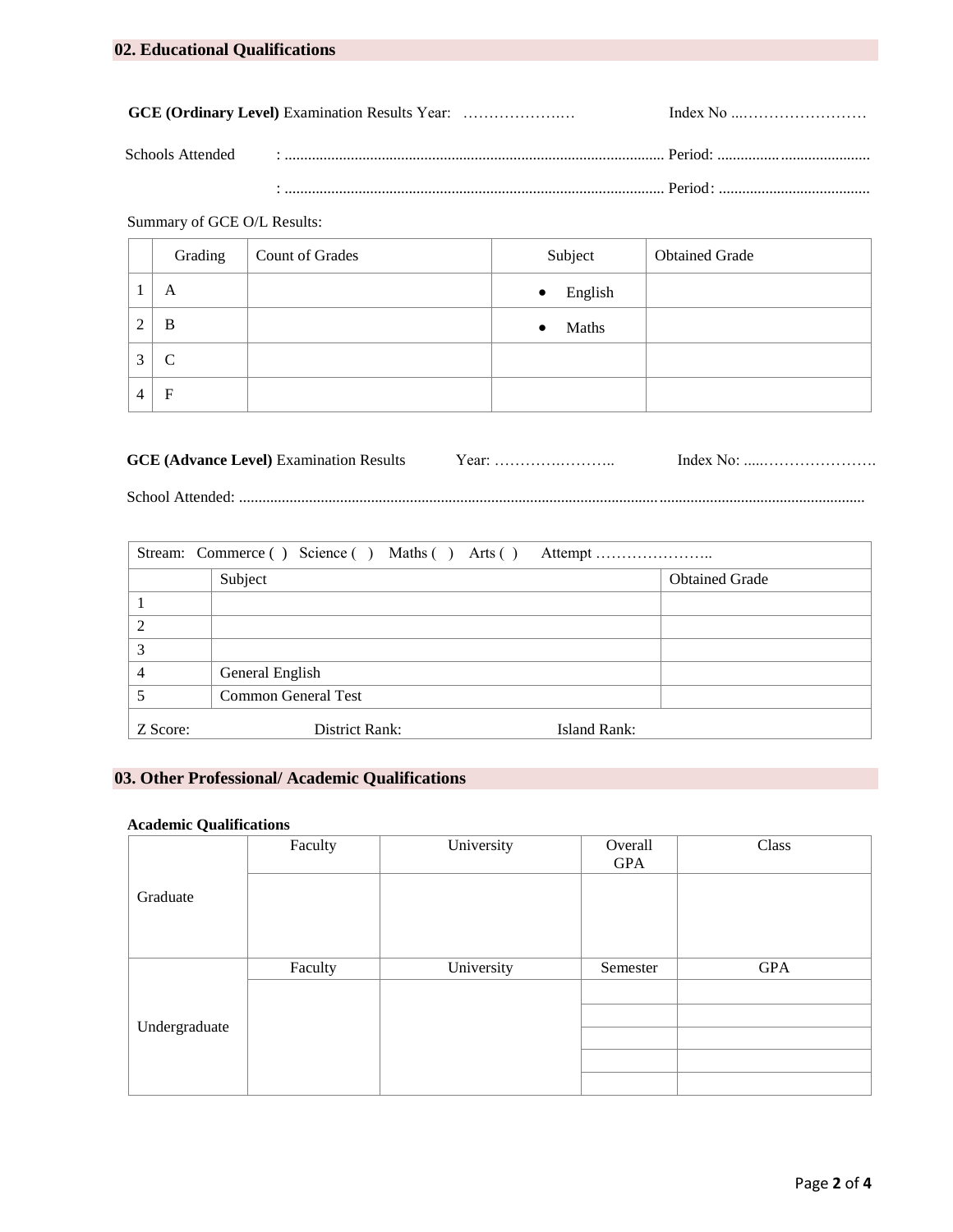#### **Other Professional Qualifications**

(Indicate the level of completion)

AAT: ……………………..….……...……. CIMA: ……………..…….……… Other: ………………………….…

#### **Performance at CA Sri Lanka Examinations**

|                             |  |             | <b>Transitional Subject</b> |                              |                       |      | Prize |
|-----------------------------|--|-------------|-----------------------------|------------------------------|-----------------------|------|-------|
| Level<br>Year/Month         |  | Index<br>No |                             | Old Syllabus<br>New Syllabus |                       | Mark |       |
|                             |  |             | KE1 (FARF)                  | $\checkmark$                 | <b>BL 1 (FA)</b>      |      |       |
| <b>Business</b>             |  |             | KE 2 (MAI)                  |                              | BL 2 (BMS)            |      |       |
| Level 1                     |  |             | <b>KE 3 (FT)</b>            |                              | <b>BL 3 (BL)</b>      |      |       |
|                             |  |             | KE 5 (CIM)                  |                              | BL 4(BEE)             |      |       |
|                             |  |             |                             |                              | CS 1(BC 1)            |      |       |
|                             |  |             | KE 4 (PAE)                  |                              | BL 5 (ABPD)           |      |       |
|                             |  |             | KE 2 (MAI)                  |                              | <b>BL 6 (MA)</b>      |      |       |
| <b>Business</b><br>Level 11 |  |             | $KE3$ ( $FL$ )              |                              | <b>BL 7 (BT)</b>      |      |       |
|                             |  |             | KE 5 (CIM)                  |                              | BL 8 (DBS)            |      |       |
|                             |  |             | SE <sub>1</sub>             |                              | CS 2 (English)        |      |       |
|                             |  |             | SE <sub>2</sub>             |                              | IT <sub>1</sub>       |      |       |
|                             |  |             | BAEA(KB4)                   |                              | CL <sub>1</sub> (AAA) |      |       |
| Corporate<br>Level          |  |             | BFR (KB1)                   |                              | CL 2 (FRG)            |      |       |
|                             |  |             | BMA (KB2)                   |                              | CL <sub>3</sub> (AMA) |      |       |
|                             |  |             | BTL (KB 3)                  |                              | CL 4 (CL)             |      |       |
|                             |  |             | BVC (KB 5)                  |                              |                       |      |       |
|                             |  |             | SB <sub>1</sub>             |                              | CS 3 (English)        |      |       |
|                             |  |             | SB 2 (IT)                   |                              | CS 3 (IT)             |      |       |
|                             |  |             | CFR (KC 1)                  |                              | SL <sub>1</sub> (ABA) |      |       |
|                             |  |             | CFRM (KC 2)                 |                              | SL 2 (CFRM)           |      |       |
|                             |  |             | $CT$ (KC 3)                 |                              | SL 3 (CT)             |      |       |
| Strategic<br>Level          |  |             | CGAE (KC4)                  |                              |                       |      |       |
|                             |  |             | CSCI (KC 5)                 |                              | SL 4 (SML)            |      |       |
|                             |  |             | SC <sub>1</sub>             |                              | CS 4 (English)        |      |       |
|                             |  |             | SC 2 (IT)                   |                              | CS 4 (IT)             |      |       |

#### **Practical Training Details**

| Agreement No. | <b>Start Date</b> | End Date | <b>Training Level</b> | Organization |
|---------------|-------------------|----------|-----------------------|--------------|
|               |                   |          |                       |              |
|               |                   |          |                       |              |
|               |                   |          |                       |              |

# **Have you been offered a scholarship by CA Sri Lanka before?**

If so, please indicate details

| Scholarship Type                                        | Year Offered | Year Ended |
|---------------------------------------------------------|--------------|------------|
| L.A.Weerasinghe Memorial Scholarship                    |              |            |
| Business Level Trainee Scholarship                      |              |            |
| $A/L$ (Top 10 or District 1 <sup>st</sup> ) Scholarship |              |            |
| Members' Scholarship                                    |              |            |